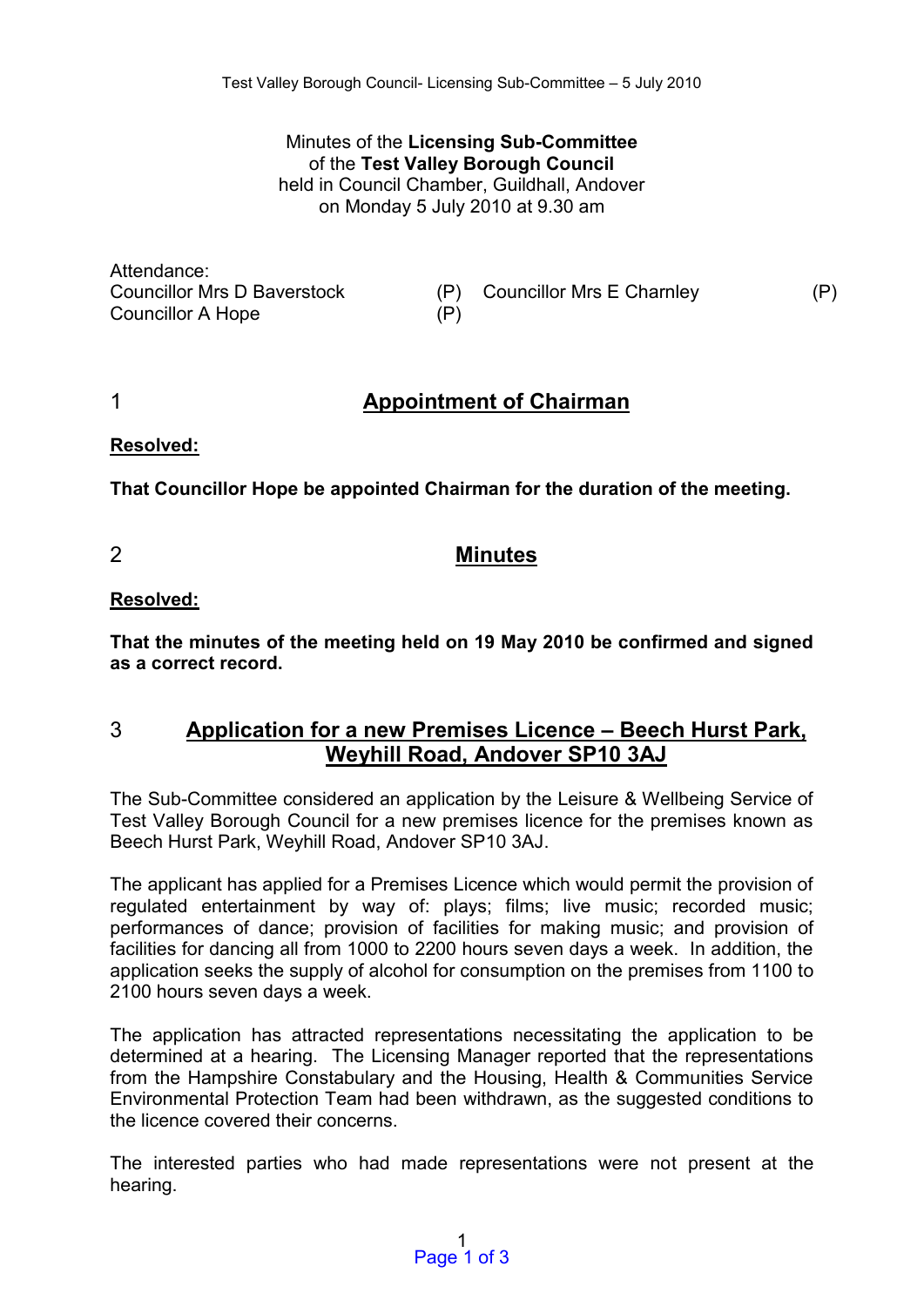The Sub-Committee were given the opportunity to ask questions of the applicant's representative, the Head of Leisure & Wellbeing.

The Chairman adjourned the meeting to enable the Sub-Committee to consider the matter.

Upon return, the Chairman informed the meeting that the Sub-committee, in reaching its determination upon the matter, had had regard to the National Licensing Guidance issued under Section 182 of the Licensing Act 2003, Test Valley Borough Council's own Licensing Policy, together with the representations made at the Hearing and in writing.

#### **Resolved:**

### **DECISION**

**That the licence be granted subject to the following conditions:** 

- **1. Events involving live or recorded music will take place on no more than two days in any calendar year.**
- **2. Live music, recorded music and/or amplified voices will cease by 2100 hours.**
- **3. For the event, an individual or individuals shall be identified to the Licensing Authority as being in charge of all matters relating to the control of noise levels.**
- **4. A written Noise Management Plan shall be produced for each event. This shall contain the steps to be taken to minimise noise disturbance as well as identifying how complaints will be dealt with during the events. This shall be provided at least 14 days prior to each event. The Noise Management Plan shall be implemented in full, unless otherwise agreed by the Licensing Authority.**
- **5. The Music Noise Levels from each event shall not exceed a maximum of 65dB(A) over any 15 minute period, (as measured in accordance with the Noise Council Code of Practice on Environmental Noise Control at Concerts) in the vicinity of any noise-sensitive property.**
- **6. For each event the Licensee shall nominate a specific individual who will have absolute authority to instruct the sound engineer(s) to reduce sound system volume levels. This nominated person will be equipped with mobile telephones with vibratory alert and shall liaise with the sound engineer(s) and representatives of the Licensing Authority to ensure compliance with the Licence conditions. Unless otherwise agreed, the Licensing Authority will be provided with the name and telephone number of the nominated person not later than 72 hours before each event. In the event that the nominated person is for whatever reason unable to fulfil their function, an alternative person shall be nominated and his or her details provided to the Licensing Authority as soon as possible.**